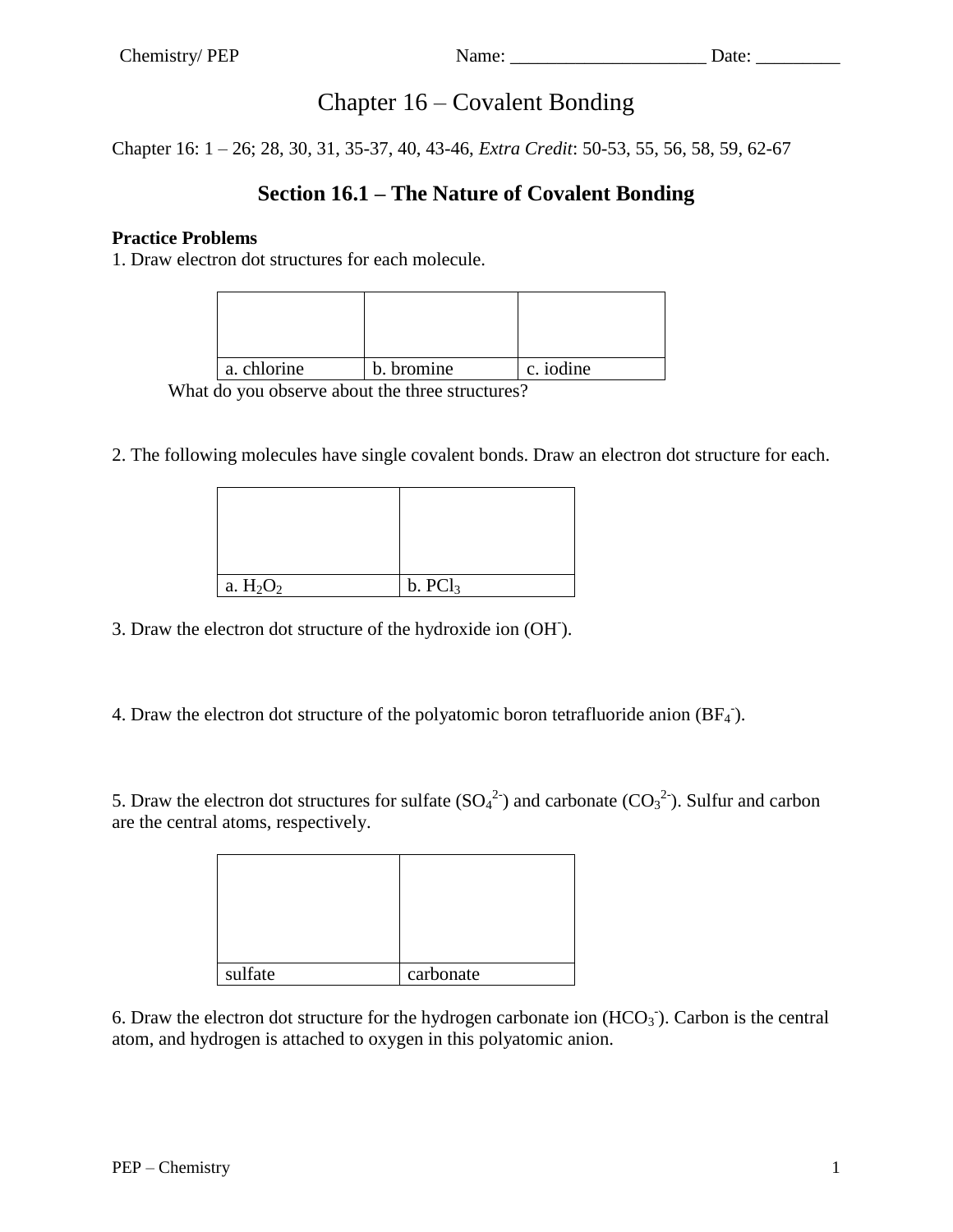#### **Section Review 16.1**

7. How are single, double, and triple bonds indicated in electron dot structures?

- 8. Provide an example of each of the following you do not have to draw the structure: a. coordinate covalent bonding
	- b. resonance structures
	- c. exceptions to the octet rule
- 9. What kinds of information does a structural formula reveal about the compound it represents?

10. Draw electron dot structures for the following molecules, which have only single covalent bonds.

| a. $H_2S$ | b. PH <sub>3</sub> | c. ClF |
|-----------|--------------------|--------|

11. Draw the resonance structures for sulfur dioxide  $(SO_2)$ . Sulfur is the central atom.

12. How many kilojoules are required to dissociate all the C-H single bonds in 0.1 mol of methane (CH4)? Assume that the bond dissociation energy is the same for each bond. Refer to Table 16.3.

## **Section 16.2 – Bonding Theories**

#### **Section Review 16.2**

13. Use the molecular orbital theory to describe covalent bonding. What occurs during hybridization?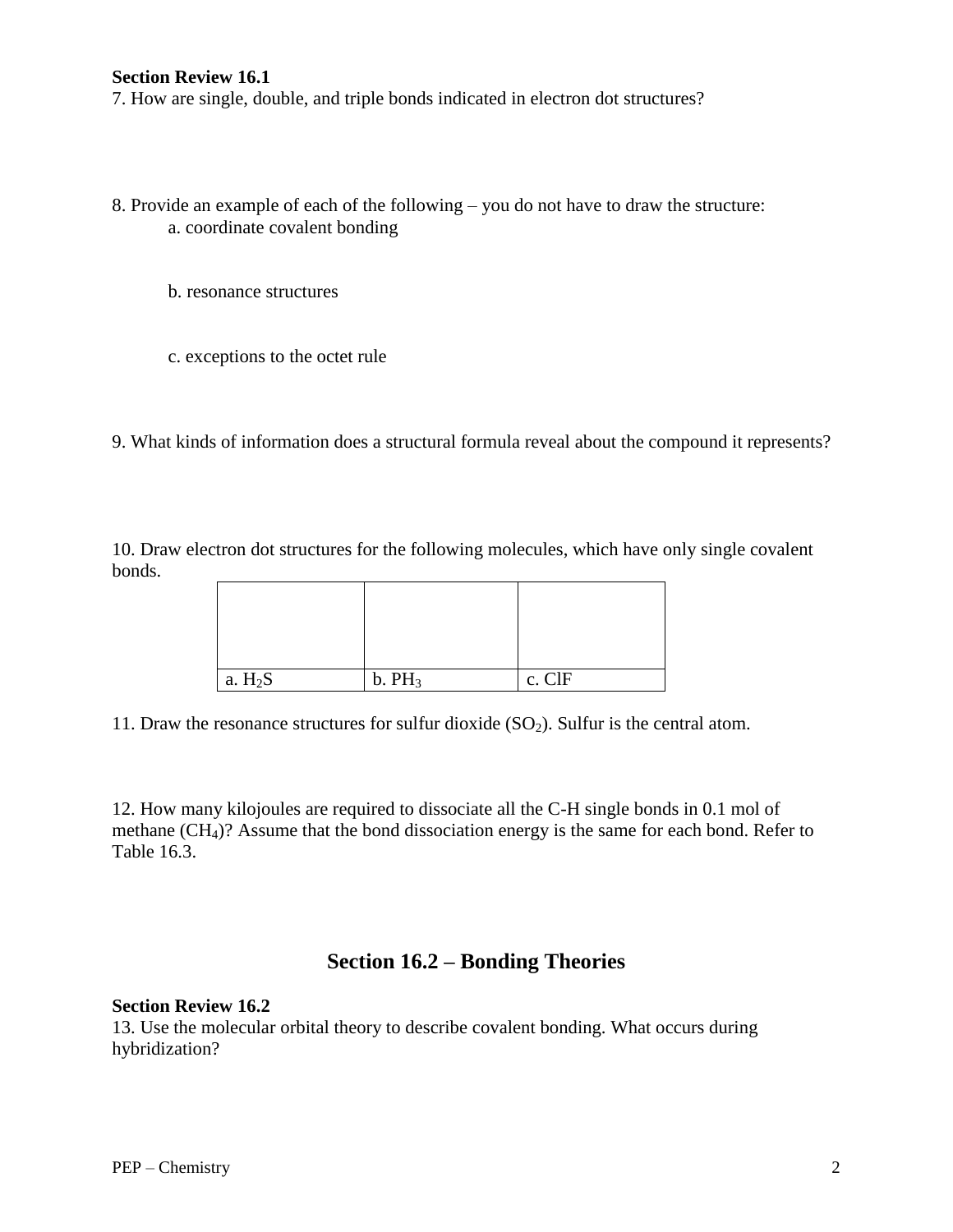14. Explain how the VSEPR theory can be used to predict bond angles in the following covalently bonded molecules.

a. methane

b. ammonia

c. water

15. What shape would you expect a simple carbon-containing compound to have if the carbon atom has the following hybridizations.

a. *sp 2*  $b. sp<sup>3</sup>$ c. *sp*

16. What is a sigma bond? Describe, with the aid of a diagram, how the overlap of two half-filled 1s orbitals produces a sigma bond.

17. How many sigma and how many pi bonds are in an ethyne molecule  $(C_2H_2)$ ? Draw the Lewis structure.

18. The  $BF_3$  molecule is planar. The attachment of a fluoride ion to the boron in  $BF_3$ , through a coordinate covalent bond, creates the  $BF_4$  ion. What is the geometric shape of this ion? Draw the Lewis structure.

## **Section 16.3 – Polar Bonds and Molecules**

#### **Practice Problems**

19. Identify the bonds between atoms of each pair of elements as (1) nonpolar covalent, (2) moderately polar covalent, (3) very polar covalent, or (4) ionic. Refer to Table 16.4.

| a. H and Br    | $d.$ Cl and F      |
|----------------|--------------------|
| b. K and Cl    | e. Li and $\Omega$ |
| c. $C$ and $O$ | f. Br and Br       |

20. Order the following covalent bonds from least to most polar:

| a. H-Cl | b. H-Brg | $c. H-S$ | $d. H-C$ | $f. F-F$ |
|---------|----------|----------|----------|----------|
|         |          |          |          |          |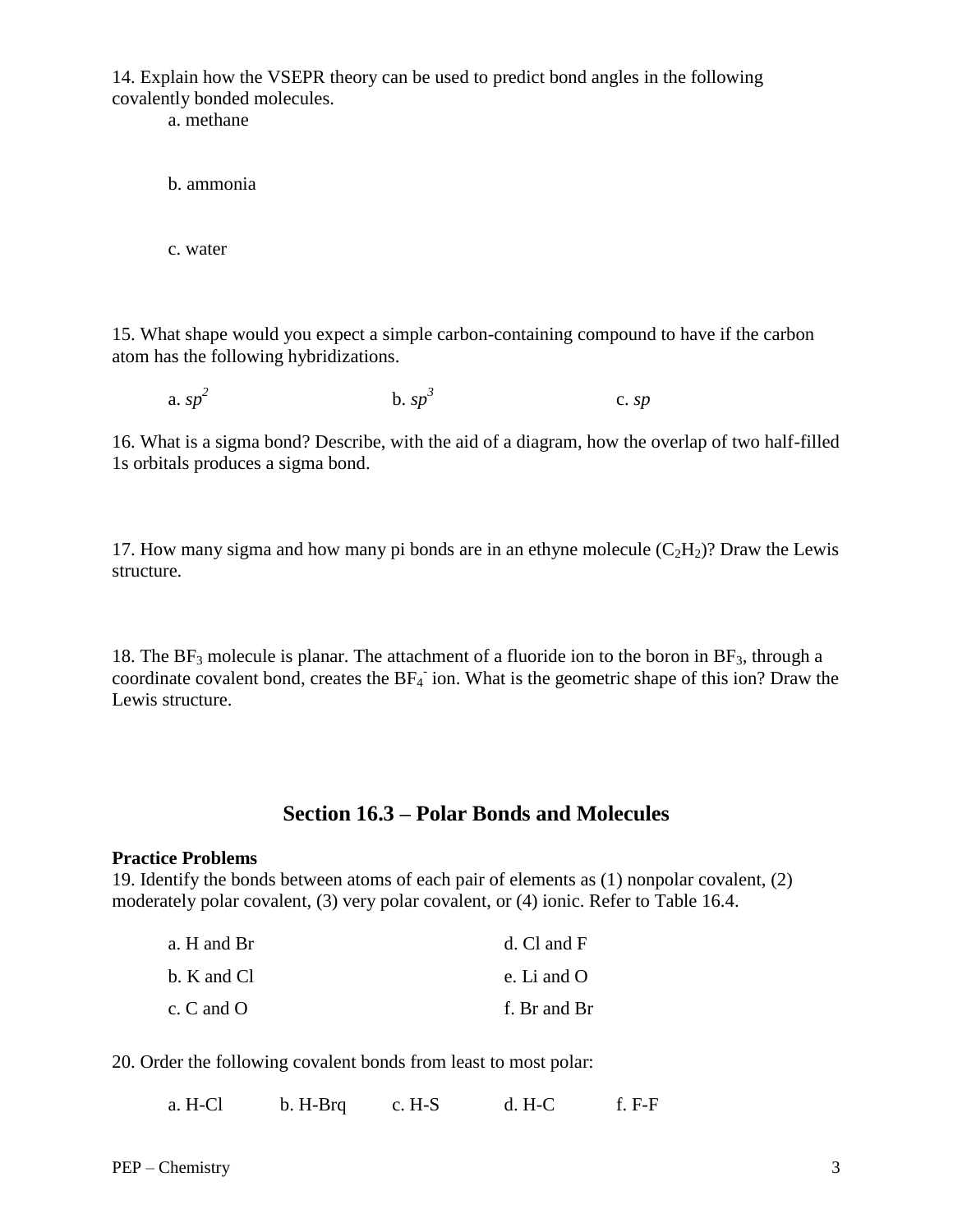#### **Section Review 16.3**

21. Explain how you can use electronegativity values to classify a bond as nonpolar covalent, polar covalent, or ionic.

22. Describe the three kinds of attractive forces that hold groups of molecular together. Rank these forces from weakest to strongest.

a.

- b.
- c.

23. Not every molecule with polar bonds is polar. Explain this statement, using  $CCl<sub>4</sub>$  as an example.

24. Draw the electron dot structure for each molecule below. Identify polar covalent bonds by assigning slightly positive  $(\delta +)$  and slightly negative  $(\delta -)$  symbols to the appropriate atoms.

| a. HOOH | b. BrCl | c. HBr | d. $H_2O$ |
|---------|---------|--------|-----------|

25. How does a network solid differ from most other covalent compounds?

26. Which of the following are characteristic of most covalent compounds?

- a. high melting points
- b. shared bonding electrons
- c. low water solubility
- d. existence as molecules
- e. composed of a metal and a nonmetal

# **Chapter 16 Review**

## **Concept Practice**

| 28. Classify the following compounds as ionic or covalent. 16.1 |                      |          |           |
|-----------------------------------------------------------------|----------------------|----------|-----------|
| a. $MgCl2$                                                      | b. Na <sub>2</sub> S | c. $H2O$ | d. $H_2S$ |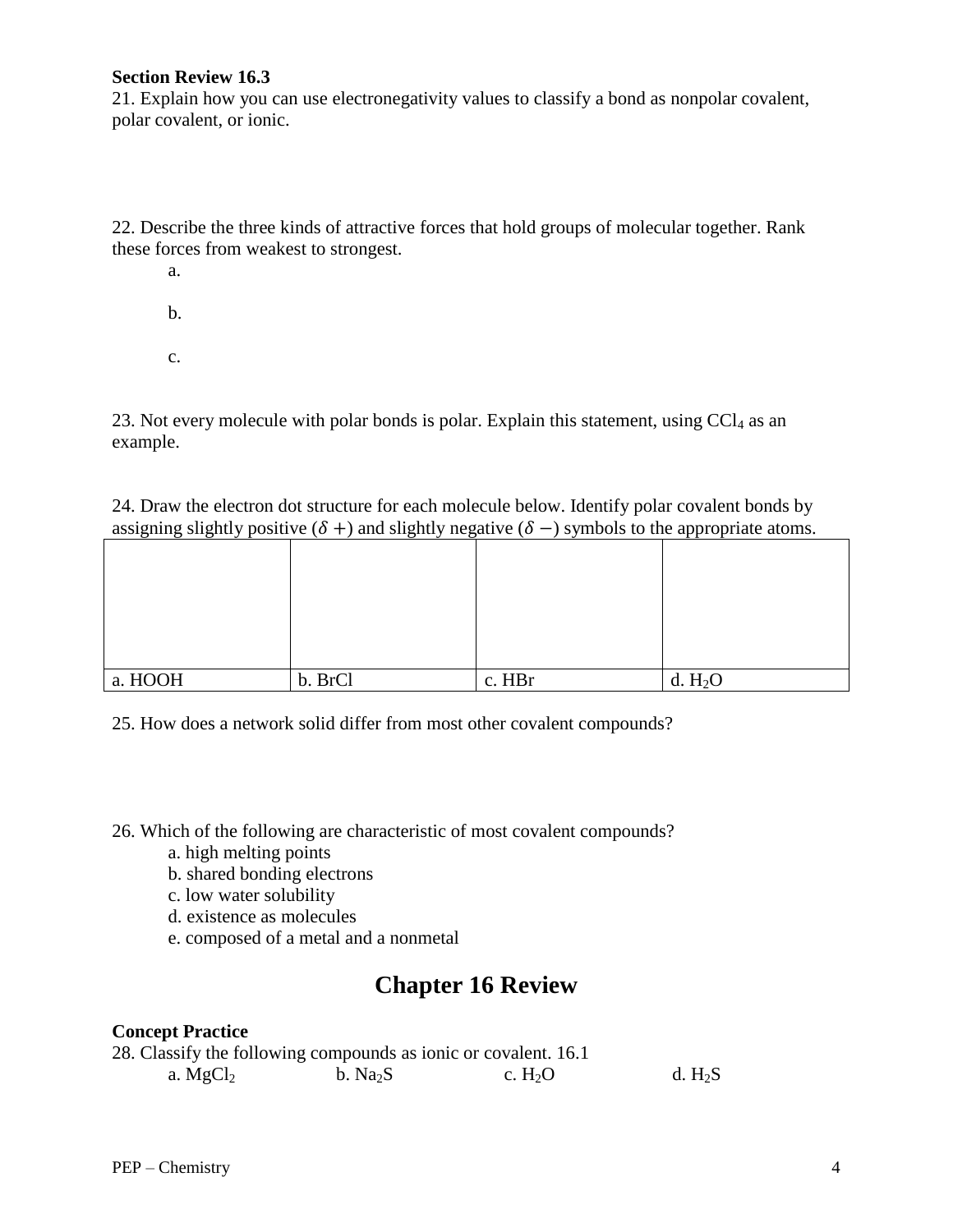30. How many electrons do atoms in a double covalent bond share? How many in a triple bond? 16.1

31. Based upon the examples provided in Section 16.1, state a general rule for determining which atom is the central one in a binary molecule compound. 16.1

35. Explain why compounds containing C-N and C-O single bonds can form coordinate covalent bonds with H<sup>+</sup> but compounds containing only C-H and C-C bonds cannot. 16.1

36. What is true for the electron dot structures of all compounds that exhibit resonance? 16.1

37. Draw resonance structures for the carbonate ion  $(CO_3^2)$ . Each oxygen is attached to the carbon. 16.1

39. How can you experimentally determine whether a substance is paramagnetic? 16.1

40. Predict whether the following species are diamagnetic or paramagnetic. 16.1 a.  $BF<sub>3</sub>$  $b. O<sub>2</sub>$ c.  $NO<sub>2</sub>$  d.  $F<sub>2</sub>$ 

43. What is the relationship between the magnitude of a molecule's bond dissociation energy and its expected chemical reactivity? 16.1

44. Explain what is meant by *bond dissociation energy*.

45. Assume the total bond energy in a molecule is the sum of the individual bond energies. Calculate the total bond energy in a mole of ethyne  $(C_2H_2)$ . *Hint*: Write the electron dot structure to determine the kinds of bonds. Then refer to Table 16.3.

46. Draw the molecular orbital diagrams for the possible diatomic molecule  $Li<sub>2</sub>$ . Would you expect  $Li<sub>2</sub>$  to exist as a stable molecule? 16.2

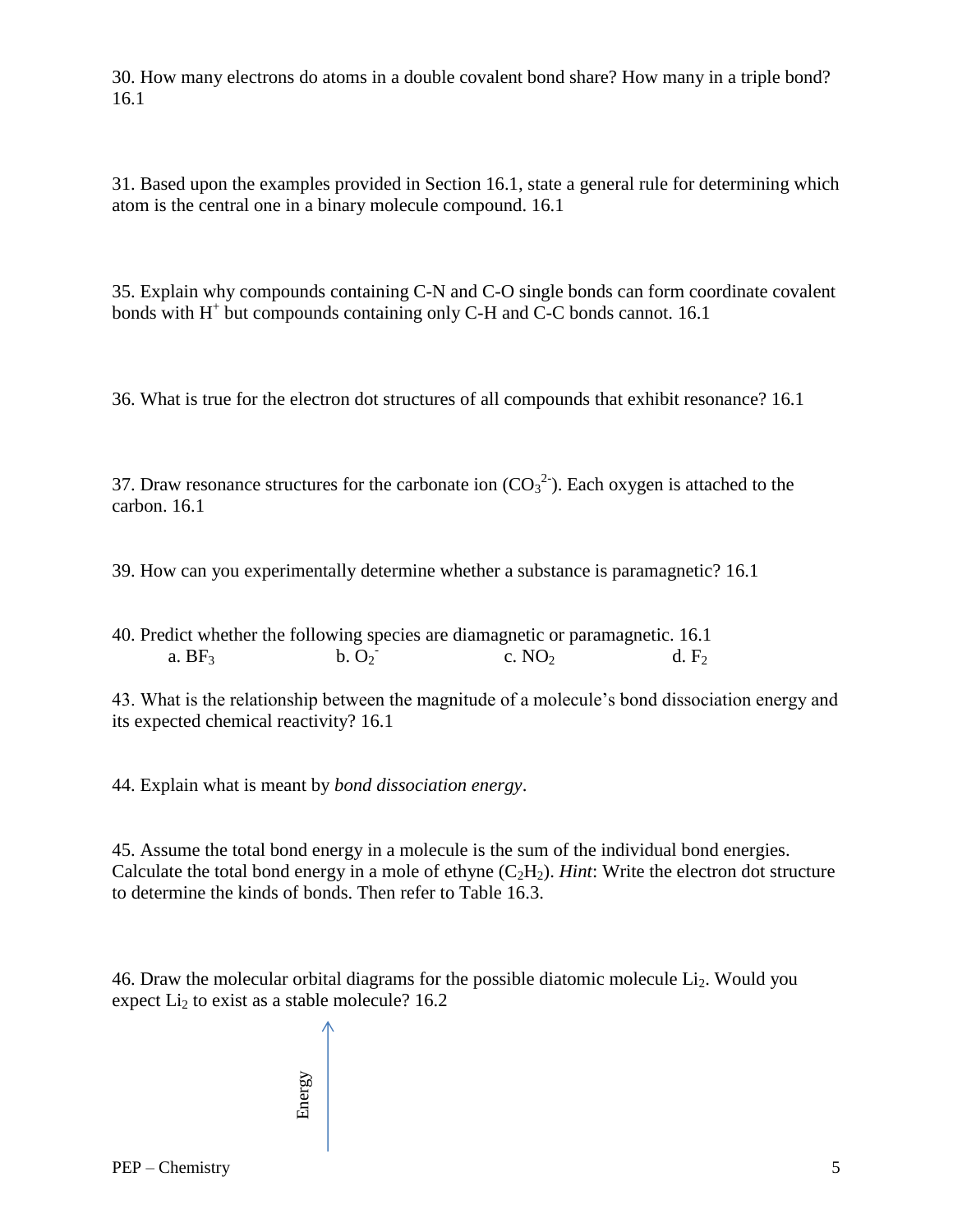*Extra Credit*. Answer the following questions below, points awarded extra credit are indicated and will be applied towards your homework grade. These questions are recommended for students planning on taking organic chemistry anytime in the future.

50. What types of hybrid orbitals are involved in the bonding of the carbon atoms in the following molecules? Draw their Lewis structures. 16.2 (8 possible points)

a. CH<sup>4</sup>

 $b. H<sub>2</sub>C=CH<sub>2</sub>$ 

c. HC≡CH

d, N≡C-C≡N

51. What must always be true if a covalent bond is to be polar? 16.3 (1 point)

52. The bonds between the following pairs of elements are covalent. Arrange them according to polarity, naming the most polar bond first. 16.3 (2 points)

a. H-Cl b. H-C c. H-F d. H-O e. H-H f. S-Cl

53. Arrange the following bonds in order of increasing ionic character. 16.3 (2 points)

a. Cl-F b. N-N c. K-O d. C-H e. S-O f. Li-F

55. Depict (with a drawing) the hydrogen bonding between two ammonia molecules; then depict the bonding between one ammonia and one water molecule. 16.3 (2 points)

| Between two ammonia | Between one ammonia and one water |
|---------------------|-----------------------------------|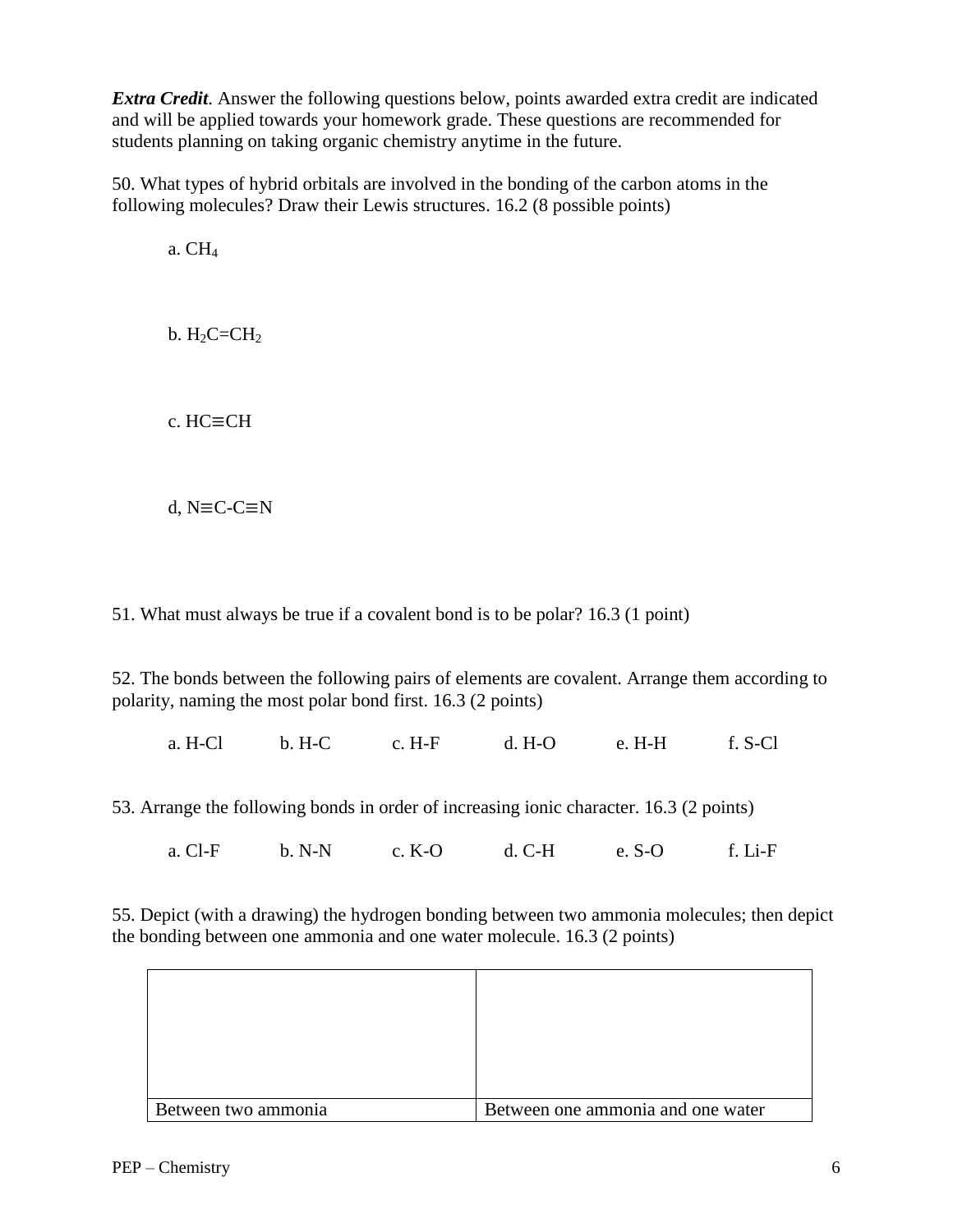56. Circle the compound in each pair that exhibits the stronger intermolecular hydrogen bonding. Explain your rationale behind your answer. 16.3 (4 points)

a. H2S, H2O b. HCl, HF c. HBr, HCl

d.  $NH<sub>3</sub>$ ,  $H<sub>2</sub>O$ 

58. Explain why compounds with strong intermolecular attractive forces have higher boiling points than compounds with weak intermolecular attractive forces. 16.3 (2 points)

59. Using Figures 16.17 through 16.19 as an example, devise a hybridization scheme for PCl<sup>3</sup> and predict the molecular shape based on this scheme. (3 points)

62. Explain why each Lewis structure below is incorrect. Replace each structure with one that is more acceptable. (8 points)



63. Use VSEPR theory to predict the geometry of each of the following: (4 points)

| a. $SiCl4$ | b. $CO_3^2$ |
|------------|-------------|
| c. $CCl4$  | d. $SCl2$   |

PEP – Chemistry 7